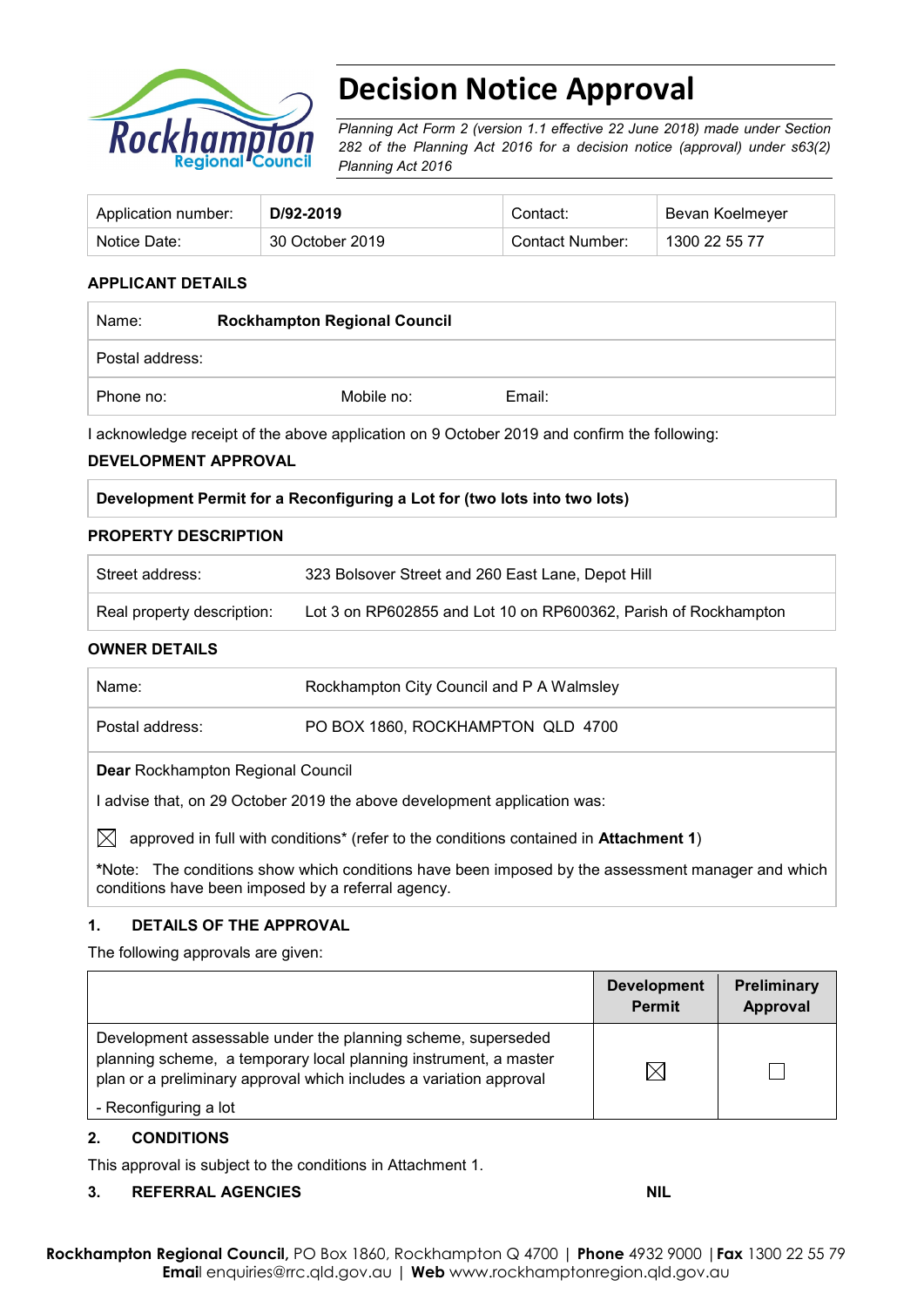#### **4. THE APPROVED PLANS**

## **The approved development must be completed and maintained generally in accordance with the approved drawings and documents:**

| <b>Drawing/report title</b> | Prepared by                            | <b>Date</b>    | Reference number | <b>Revision</b> |
|-----------------------------|----------------------------------------|----------------|------------------|-----------------|
| Reconfiguration of Lots     | <b>Rockhampton Regional</b><br>Council | 3 October 2019 | 2020-068-01      |                 |

### **5. CURRENCY PERIOD FOR THE APPROVAL (s.85 of the** *Planning Act***)**

The standard currency periods stated in section 85 of *Planning Act 2016* apply to each aspect of development in this approval, if not stated in the conditions of approval attached.

## **6. STATEMENT OF REASONS**

| <b>Description of the development</b>           | The proposed development is for Reconfiguring a Lot (two lots<br>into two lots)                                                                                                                                                                                                                                                                                    |                                                                                                                                                                                       |  |
|-------------------------------------------------|--------------------------------------------------------------------------------------------------------------------------------------------------------------------------------------------------------------------------------------------------------------------------------------------------------------------------------------------------------------------|---------------------------------------------------------------------------------------------------------------------------------------------------------------------------------------|--|
| <b>Reasons for Decision</b>                     | Assessment of the development against the relevant zone<br>a)<br>purpose, planning scheme codes and planning scheme<br>policies demonstrates that the proposed development will<br>not cause significant adverse impacts on the surrounding<br>natural environment, built environment and infrastructure,<br>community facilities, or local character and amenity; |                                                                                                                                                                                       |  |
|                                                 | b)                                                                                                                                                                                                                                                                                                                                                                 | The proposed development does not compromise the<br>relevant State Planning Policy; and                                                                                               |  |
|                                                 | On balance, the application should be approved because<br>C)<br>the circumstances favour Council exercising its discretion<br>to approve the application even though the development<br>does not comply with an aspect of the assessment<br>benchmarks.                                                                                                            |                                                                                                                                                                                       |  |
| <b>Assessment Benchmarks</b>                    | The proposed development was assessed against the following<br>assessment benchmarks:                                                                                                                                                                                                                                                                              |                                                                                                                                                                                       |  |
|                                                 |                                                                                                                                                                                                                                                                                                                                                                    | Low Density Residential Zone Code;                                                                                                                                                    |  |
|                                                 | $\bullet$                                                                                                                                                                                                                                                                                                                                                          | Access, Parking and Transport Code;                                                                                                                                                   |  |
|                                                 | Filling and Excavation Code;<br>٠                                                                                                                                                                                                                                                                                                                                  |                                                                                                                                                                                       |  |
|                                                 | $\bullet$                                                                                                                                                                                                                                                                                                                                                          | Landscape Code;                                                                                                                                                                       |  |
|                                                 |                                                                                                                                                                                                                                                                                                                                                                    | Reconfiguring a Lot Code;                                                                                                                                                             |  |
|                                                 |                                                                                                                                                                                                                                                                                                                                                                    | Stormwater Management Code;                                                                                                                                                           |  |
|                                                 | Water and Sewer Code;                                                                                                                                                                                                                                                                                                                                              |                                                                                                                                                                                       |  |
|                                                 |                                                                                                                                                                                                                                                                                                                                                                    | Acid Sulfate Soils Overlay Code;                                                                                                                                                      |  |
|                                                 |                                                                                                                                                                                                                                                                                                                                                                    | Airport Environs Overlay Code; and                                                                                                                                                    |  |
|                                                 | Flood Hazard Overlay Code.                                                                                                                                                                                                                                                                                                                                         |                                                                                                                                                                                       |  |
| <b>Compliance with assessment</b><br>benchmarks | The development was assessed against all of the assessment<br>benchmarks listed above and complies with all of these with the<br>exception listed below.                                                                                                                                                                                                           |                                                                                                                                                                                       |  |
|                                                 | <b>Assessment</b><br><b>Benchmark</b>                                                                                                                                                                                                                                                                                                                              | Reasons for the approval despite non-<br>compliance with benchmark                                                                                                                    |  |
|                                                 | Low Density<br>Residential<br>Zone Code                                                                                                                                                                                                                                                                                                                            | Lot 10 is a small, irregularly shaped parcel<br>owned by Council. The land is an unimproved,<br>vacant lot which is not anticipated to be<br>developed in the future. Therefore it is |  |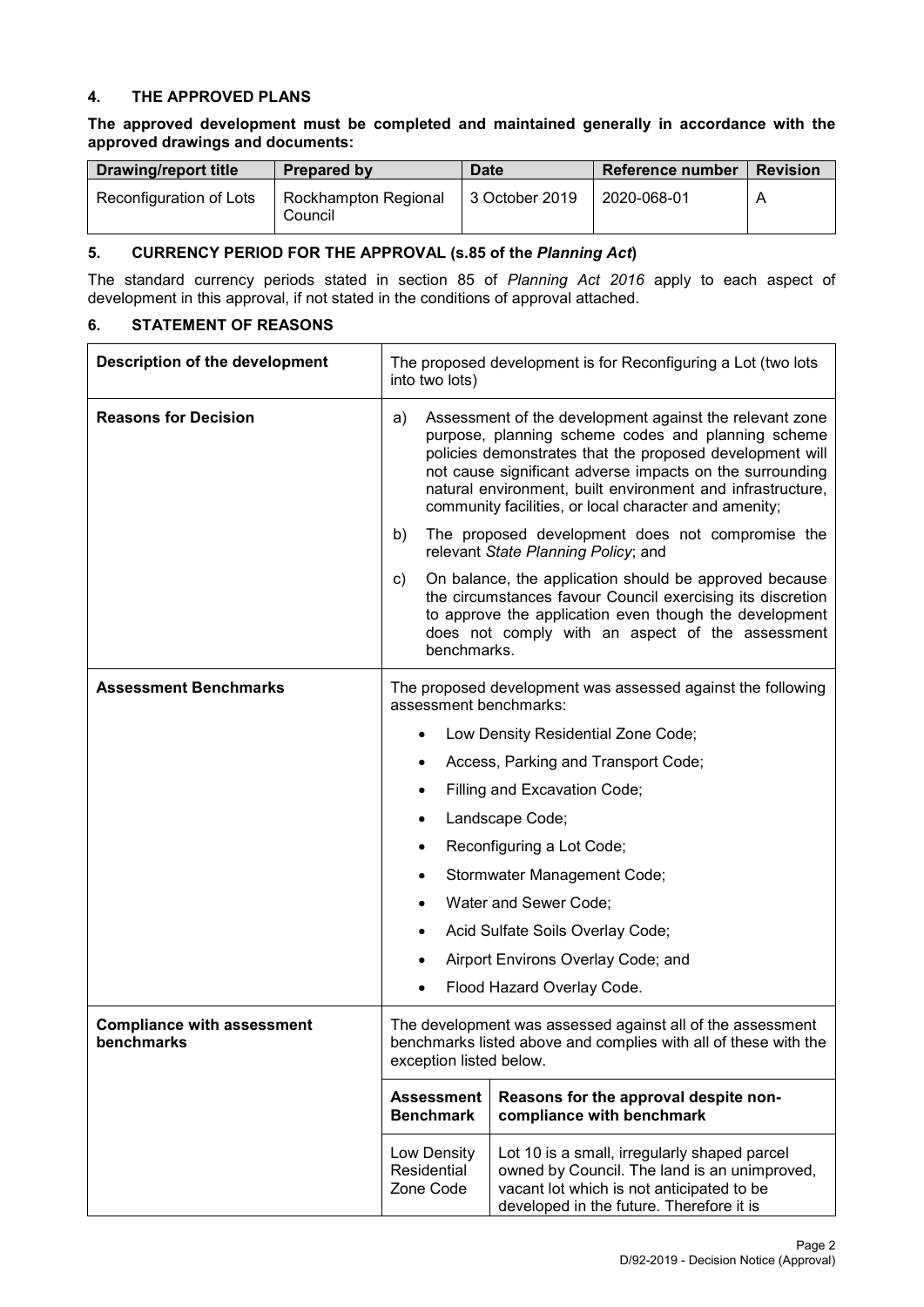|                                         |                                                    | appropriate in this instance for the subject lot to<br>not have infrastructure services connections<br>and for it to not meet the minimum lot size<br>requirements. |
|-----------------------------------------|----------------------------------------------------|---------------------------------------------------------------------------------------------------------------------------------------------------------------------|
| <b>Matters prescribed by regulation</b> | The State Planning Policy – Part E;                |                                                                                                                                                                     |
|                                         | (ii) The Central Queensland Regional Plan;         |                                                                                                                                                                     |
|                                         | (iii) The Rockhampton Region Planning Scheme 2015. |                                                                                                                                                                     |
|                                         |                                                    | (iv) The common material, being the material submitted<br>with the application.                                                                                     |

### **7. APPEAL RIGHTS**

The rights of an applicant to appeal to a tribunal or the Planning and Environment Court against a decision about a development application are set out in chapter 6, part 1 of the *Planning Act 2016*. There may also be a right to make an application for a declaration by a tribunal (see chapter 6, part 2 of the *Planning Act 2016).*

#### *Appeal by an applicant*

An applicant for a development application may appeal to the Planning and Environment Court against the following:

- the refusal of all or part of the development application
- a provision of the development approval
- the decision to give a preliminary approval when a development permit was applied for
- a deemed refusal of the development application.

An applicant may also have a right to appeal to the Development tribunal. For more information, see schedule 1 of the *Planning Act 2016*.

The timeframes for starting an appeal in the Planning and Environment Court are set out in section 229 of the *Planning Act 2016*.

**Attachment 2** is an extract from the *Planning Act 2016* that sets out the applicant's appeal rights and the appeal rights of a submitter.

#### **8. WHEN THE DEVELOPMENT APPROVAL TAKES EFFECT**

This development approval takes effect:

From the time the decision notice is given  $-$  if there is no submitter and the applicant does not appeal the decision to the court.

Or

When the submitter's appeal period ends  $-$  if there is a submitter and the applicant does not appeal the decision to the court.

Or

Subject to the decision of the court, when the appeal is finally decided  $-$  if an appeal is made to the court.

#### **9. ASSESSMENT MANAGER**

| Tarnya Fitzgibbon<br>Name:<br>Signature:<br><b>COORDINATOR</b><br>DEVELOPMENT ASSESSMENT | Date: 30 October 2019 |
|------------------------------------------------------------------------------------------|-----------------------|
|------------------------------------------------------------------------------------------|-----------------------|

#### **Attachment 1 – Conditions of the approval**

*Part 1* **–** *Conditions imposed by the assessment manager [Note: where a condition is imposed about infrastructure under Chapter 4 of the Planning Act 2016, the relevant provision of the Act under which this condition was imposed must be specified.]*

#### **Attachment 2—Extract on appeal rights**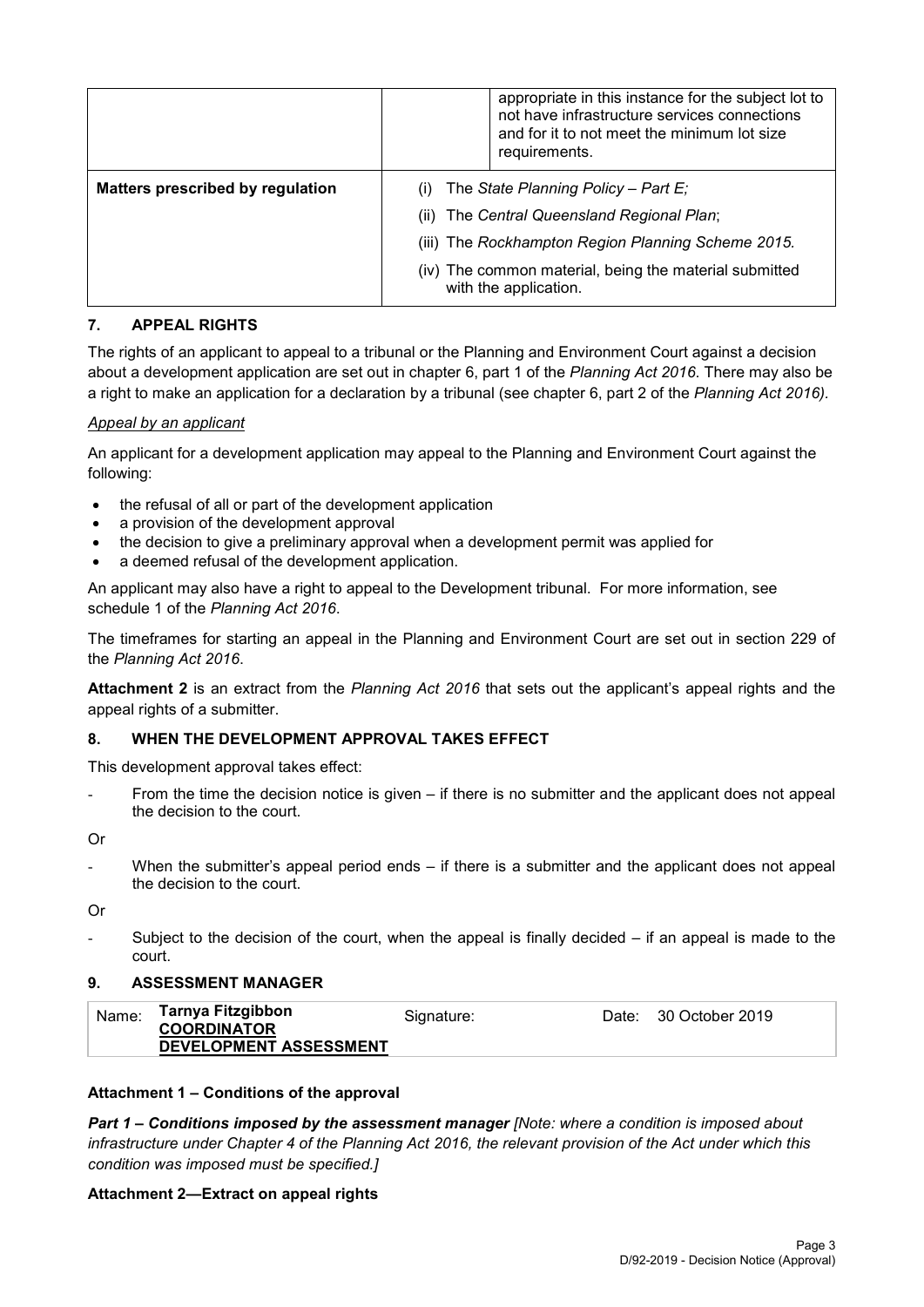

## **Attachment 1 – Part 1 Rockhampton Regional Council Conditions**

*Planning Act 2016*

- 1.0 ADMINISTRATION
- 1.1 The Developer and his employee, agent, contractor or invitee is responsible for ensuring compliance with the conditions of this development approval.
- 1.2 Where these Conditions refer to "Council" in relation to requiring Council to approve or to be satisfied as to any matter, or conferring on the Council a function, power or discretion, that role may be fulfilled in whole or in part by a delegate appointed for that purpose by the Council.
- 1.3 All conditions, works, or requirements of this development approval must be undertaken and completed:
	- 1.3.1 to Council's satisfaction;
	- 1.3.2 at no cost to Council; and
	- 1.3.3 prior to the issue of the Survey Plan Approval Certificate,

unless otherwise stated.

- 1.4 Infrastructure requirements of this development approval must be contributed to the relevant authorities, where applicable, at no cost to Council, prior to the issue of the Survey Plan Approval Certificate, unless otherwise stated.
- 1.5 All works must be designed, constructed and maintained in accordance with the relevant Council policies, guidelines and standards, unless otherwise stated.
- 1.6 All engineering drawings/specifications, design and construction works must be in accordance with the requirements of the relevant *Australian Standards* and must be approved, supervised and certified by a Registered Professional Engineer of Queensland.
- 2.0 APPROVED PLANS AND DOCUMENTS
- 2.1 The approved development must be completed and maintained generally in accordance with the approved plans and documents, except where amended by any condition of this development approval:

| <b>Drawing/report</b><br>title | Prepared by                            | <b>Date</b>       | <b>Reference</b><br>number | <b>Revision</b> |
|--------------------------------|----------------------------------------|-------------------|----------------------------|-----------------|
| Reconfiguration<br>of Lots     | Rockhampton<br><b>Regional Council</b> | 3 October<br>2019 | 2020-068-01                | A               |

- 2.2 Where there is any conflict between the conditions of this development approval and the details shown on the approved plans and documents, the conditions of this development approval must prevail.
- 2.3 Where conditions require the above plans or documents to be amended, the revised document(s) must be submitted for approval by Council prior to the issue of the Survey Plan Approval Certificate.
- 3.0 PLUMBING AND DRAINAGE WORKS
- 3.1 Any alteration, disconnection or relocation of internal plumbing and sanitary drainage works associated with the existing buildings must be in accordance with regulated work under the *Plumbing and Drainage Act* and Council's Plumbing and Drainage Policies.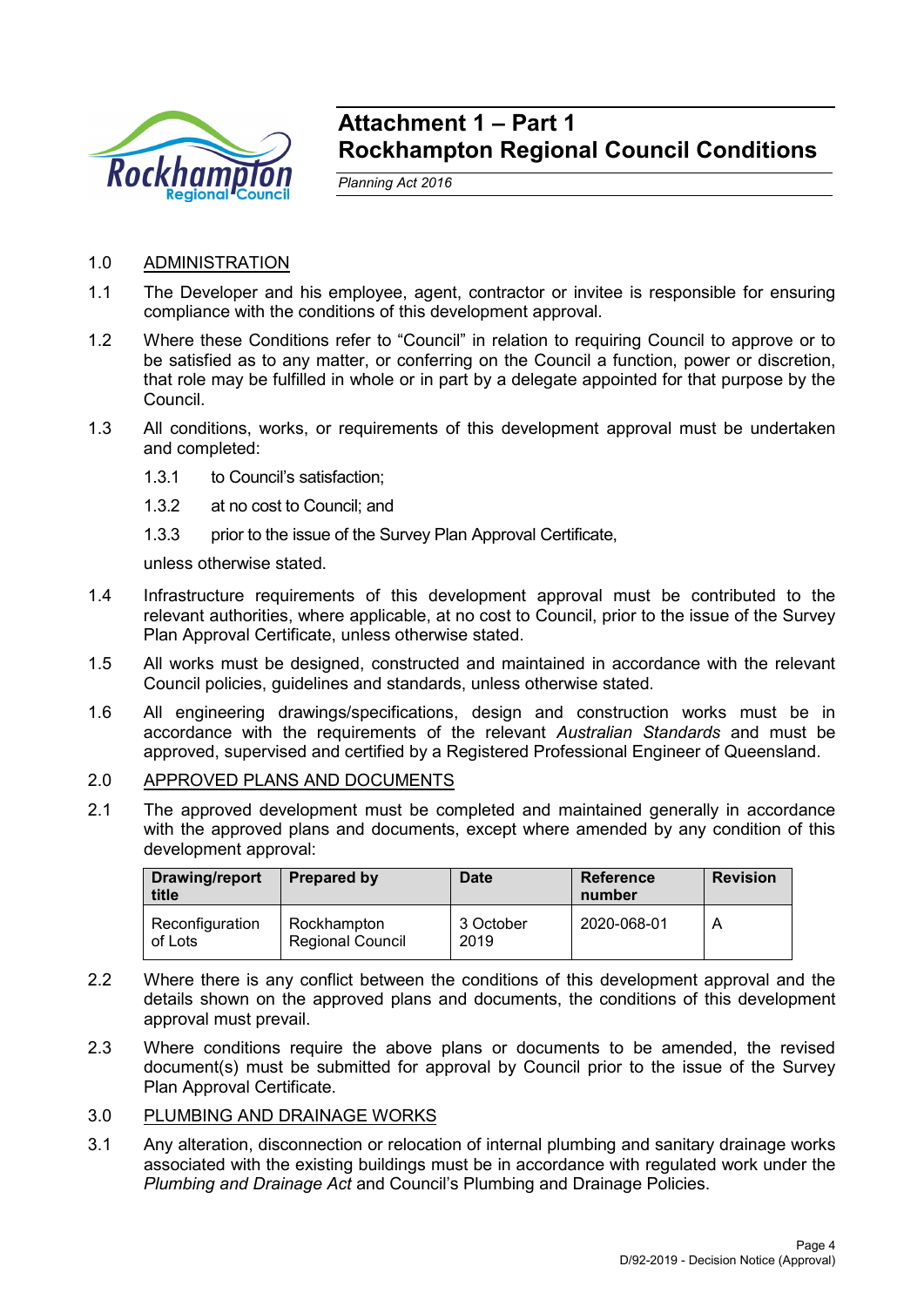3.2 Internal Plumbing and Sanitary Drainage of all the existing buildings located within proposed Lot 3 must be contained within the lot it serves.

## 4.0 ASSET MANAGEMENT

- 4.1 Any alteration necessary to electricity, telephone, water mains, sewerage mains, and/or public utility installations resulting from the development or in connection with the development, must be undertaken and completed at no cost to Council.
- 4.2 Any damage to existing stormwater, water supply and sewerage infrastructure, kerb and channel, pathway or roadway (including removal of concrete slurry from public land and Council infrastructure), that occurs while any works are being carried out in association with this development approval must be repaired at full cost to the developer. This includes the reinstatement of any existing traffic signs or pavement markings that may have been removed or damaged.

### 5.0 OPERATING PROCEDURES

5.1 All construction materials, waste, waste skips, machinery and contractors' vehicles must be located and stored or parked within the development site. Storage of materials or parking of construction machinery or contractors' vehicles must not occur within Bolsover Street or East Lane.

### ADVISORY NOTES

## NOTE 1. Aboriginal Cultural Heritage

It is advised that under section 23 of the *Aboriginal Cultural Heritage Act 2003*, a person who carries out an activity must take all reasonable and practicable measures to ensure the activity does not harm Aboriginal cultural heritage (the "cultural heritage duty of care"). Maximum penalties for breaching the duty of care are listed in the Aboriginal cultural heritage legislation. The information on Aboriginal cultural heritage is available on the Department of Aboriginal and Torres Strait Islander and Multicultural Affairs website: [www.datsip.qld.gov.au](http://www.datsip.qld.gov.au/)

#### NOTE 2. Asbestos Removal

Any demolition and/or removal works involving asbestos materials must be undertaken in accordance with the requirements of the *Work Health and Safety Act 2011* and *Public Health Act 2005*.

## NOTE 3. General Environmental Duty

General environmental duty under the *Environmental Protection Act 1994* prohibits unlawful environmental nuisance caused by noise, aerosols, particles, dust, ash, fumes, light, odour or smoke beyond the boundaries of the development site during all stages of the development including earthworks, construction and operation.

#### NOTE 4. General Safety Of Public During Construction

The *Work Health and Safety Act 2011* and *Manual of Uniform Traffic Control Devices* must be complied with in carrying out any construction works, and to ensure safe traffic control and safe public access in respect of works being constructed on a road.

#### NOTE 5. Property Note (Access)

Lot 3 is currently gaining access to Council's road network via East Lane using an internal driveway located within Lot 10. Please note that Lot 3's legal access to Council's road network is via Bolsover Street or East Lane using an alternative access location which is contained within the curtilage of Lot 3's property boundary.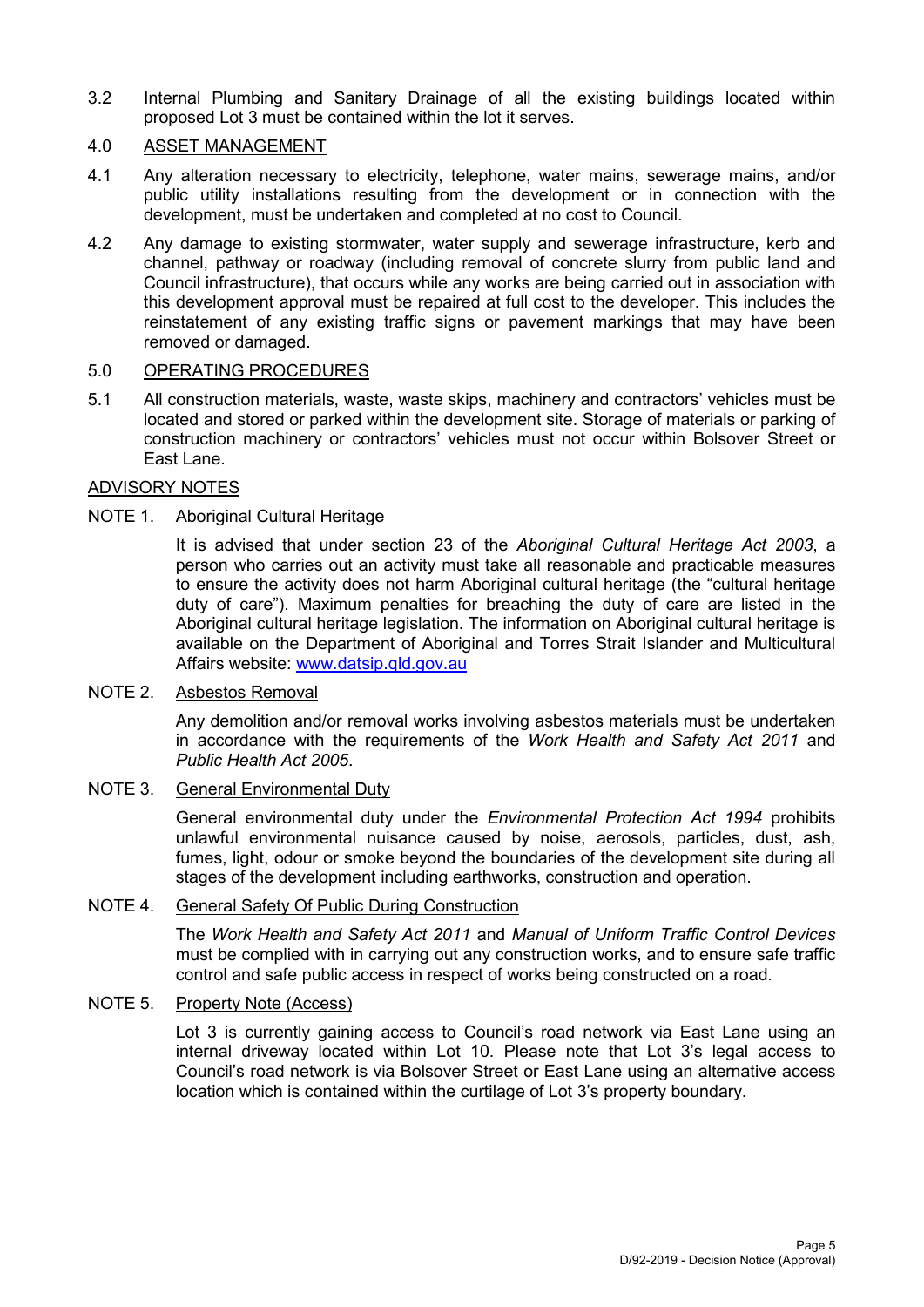

# **Attachment 2 - Appeal Rights**

*PLANNING ACT 2016*

The following is an extract from the *Planning Act 2016 (Chapter 6)*

#### *Appeal rights*

#### *229 Appeals to tribunal or P&E Court*

- (1) Schedule 1 states—
	- (a) matters that may be appealed to— (i)either a tribunal or the P&E Court; or (ii)only a tribunal; or (iii)only the P&E Court; and
	- (b) the person—

(i)who may appeal a matter (the **appellant**); and (ii)who is a respondent in an appeal of the matter; and (iii)who is a co-respondent in an appeal of the matter; and

- (iv)who may elect to be a co-respondent in an appeal of the matter.
- (2) An appellant may start an appeal within the appeal period.
- (3) The **appeal period** is—
	- (a) for an appeal by a building advisory agency—10 business days after a decision notice for the decision is given to the agency or
	- (b) for an appeal against a deemed refusal—at any time after the deemed refusal happens; or
	- (c) for an appeal against a decision of the Minister, under chapter 7, part 4, to register premises or to renew the registration of premises—20 business days after a notice is published under section 269(3)(a) or (4); or
	- (d) for an appeal against an infrastructure charges notice— 20 business days after the infrastructure charges notice is given to the person; or
	- (e) for an appeal about a deemed approval of a development application for which a decision notice has not been given—30 business days after the applicant gives the deemed approval notice to the assessment manager; or
	- (f) for any other appeal—20 business days after a notice of the decision for the matter, including an enforcement notice, is given to the person.

#### Note—

See the P&E Court Act for the court's power to extend the appeal period.

- (4) Each respondent and co-respondent for an appeal may be heard in the appeal.
- (5) If an appeal is only about a referral agency's response, the assessment manager may apply to the tribunal or P&E Court to withdraw from the appeal.
- (6) To remove any doubt, it is declared that an appeal against an infrastructure charges notice must not be about—
	- (a) the adopted charge itself; or
	- (b) for a decision about an offset or refund—
		- (i) the establishment cost of trunk infrastructure identified in a LGIP; or

(ii) the cost of infrastructure decided using the method

included in the local government's charges resolution.

#### **230 Notice of appeal**

- (1) An appellant starts an appeal by lodging, with the registrar of the tribunal or P&E Court, a notice of appeal that—
	- (a) is in the approved form; and
	- (b) succinctly states the grounds of the appeal.
- (2) The notice of appeal must be accompanied by the required fee.
- (3) The appellant or, for an appeal to a tribunal, the registrar must, within the service period, give a copy of the notice of appeal to—
- (a) the respondent for the appeal; and
- (b) each co-respondent for the appeal; and
- (c) for an appeal about a development application under schedule 1, table 1, item 1—each principal submitter for the development application; and
- (d) for an appeal about a change application under schedule 1, table 1, item 2—each principal submitter for the change application; and
- (e) each person who may elect to become a co-respondent for the appeal, other than an eligible submitter who is not a principal submitter in an appeal under paragraph (c) or (d); and
- (f) for an appeal to the P&E Court—the chief executive; and
- (g) for an appeal to a tribunal under another Act—any other person who the registrar considers appropriate.
- (4) The **service period** is—
	- (a) if a submitter or advice agency started the appeal in the P&E Court—2 business days after the appeal is started; or
	- (b) otherwise—10 business days after the appeal is started.
- (5) A notice of appeal given to a person who may elect to be a co-respondent must state the effect of subsection
- (6) A person elects to be a co-respondent by filing a notice of election, in the approved form, within 10 business days after the notice of appeal is given to the person*.*
- **231 Other appeals**
- (1) Subject to this chapter, schedule 1 and the P&E Court Act, unless the Supreme Court decides a decision or other matter under this Act is affected by jurisdictional error, the decision or matter is non-appealable.
- (2) The Judicial Review Act 1991, part 5 applies to the decision or matter to the extent it is affected by jurisdictional error.
- (3) A person who, but for subsection (1) could have made an application under the Judicial Review Act 1991 in relation to the decision or matter, may apply under part 4 of that Act for a statement of reasons in relation to the decision or matter.
- (4) In this section— **decision** includes—
	- (a) conduct engaged in for the purpose of making a decision; and
	- (b) other conduct that relates to the making of a decision; and
	- (c) the making of a decision or the failure to make a decision; and
	- (d) a purported decision; and
	- (e) a deemed refusal.

**non-appealable**, for a decision or matter, means the decision or matter—

- (a) is final and conclusive; and
- (b) may not be challenged, appealed against, reviewed, quashed, set aside or called into question in any other way under the Judicial Review Act 1991 or otherwise, whether by the Supreme Court, another court, a tribunal or another entity; and
- (c) is not subject to any declaratory, injunctive or other order of the Supreme Court, another court, a tribunal or another entity on any ground.

#### **232 Rules of the P&E Court**

- (1) A person who is appealing to the P&E Court must comply with the rules of the court that apply to the appeal.
- (2) However, the P&E Court may hear and decide an appeal even if the person has not complied with rules of the P&E Court.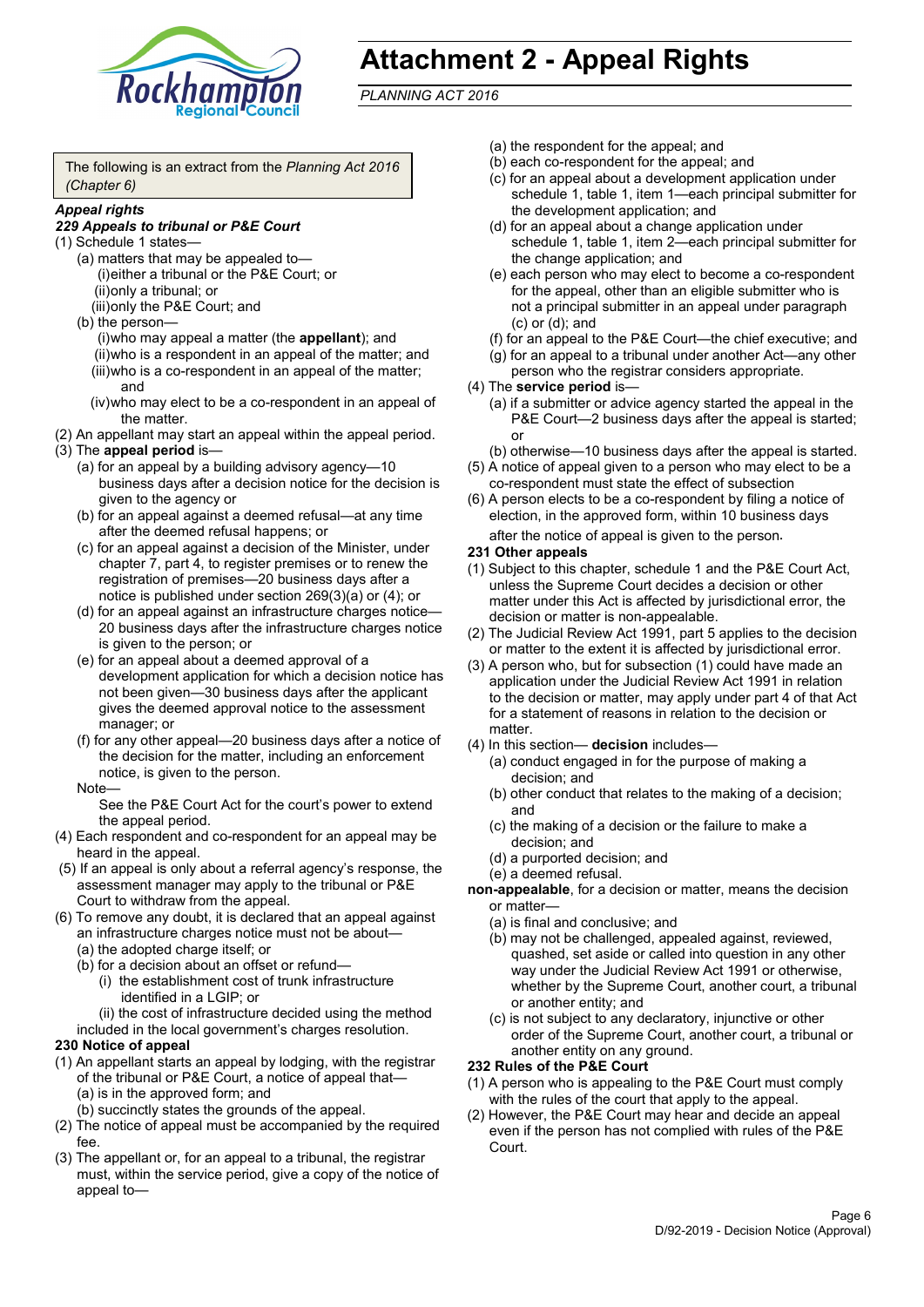

## **Appeal Rights**

*PLANNING ACT 2016*

# **Schedule 1**

#### **Appeals section 229 1 Appeal rights and parties to appeals**

- (1) Table 1 states the matters that may be appealed to—(a) the P&E court; or (b) a tribunal.
- (2) However, table 1 applies to a tribunal only if the matter involves—
	- (a) the refusal, or deemed refusal of a development application, for—
	- (i) a material change of use for a classified building; or
	- (ii) operational work associated with building work, a retaining wall, or a tennis court; or
	- (b) a provision of a development approval for—
	- (i) a material change of use for a classified building; or
- (ii) operational work associated with building work, a retaining wall, or a tennis court; or
	- (c) if a development permit was applied for—the decision to give a preliminary approval for—
		- (i) a material change of use for a classified building; or
		- (ii) operational work associated with building work, a retaining wall, or a tennis court; or
	- (d) a development condition if—
		- (i) the development approval is only for a material change of use that involves the use of a building classified under the Building Code as a class 2 building; and
		- (ii) the building is, or is proposed to be, not more than 3 storeys; and
		- (iii) the proposed development is for not more than 60 sole-occupancy units; or
	- (e) a decision for, or a deemed refusal of, an extension application for a development approval that is only for a material change of use of a classified building; or
	- (f) a decision for, or a deemed refusal of, a change application for a development approval that is only for a material change of use of a classified building; or
	- (g) a matter under this Act, to the extent the matter relates to—
		- (i) the Building Act, other than a matter under that Act that may or must be decided by the Queensland Building and Construction Commission; or
		- (ii) the Plumbing and Drainage Act, part 4 or 5; or
	- (h) a decision to give an enforcement notice in relation to a matter under paragraphs (a) to (g); or
	- (i) a decision to give an infrastructure charges notice; or
	- (j) the refusal, or deemed refusal, of a conversion application; or
	- (k) a matter that, under another Act, may be appealed to the tribunal; or
	- (l) a matter prescribed by regulation.
- (3) Also, table 1 does not apply to a tribunal if the matter

involves—

- (a) for a matter in subsection  $(2)(a)$  to  $(d)$ 
	- (i) a development approval for which the development application required impact assessment; and
	- (ii) a development approval in relation to which the assessment manager received a properly made submission for the development application; or
- (b) a provision of a development approval about the identification or inclusion, under a variation approval, of a matter for the development.
- (4) Table 2 states the matters that may be appealed only to the P&E Court.
- (5) Table 3 states the matters that may be appealed only to the tribunal.
- (6) In each table—
	- (a) column 1 states the appellant in the appeal; and
	- (b) column 2 states the respondent in the appeal; and
	- (c) column 3 states the co-respondent (if any) in the appeal; and
	- (d) column 4 states the co-respondents by election (if any) in the appeal.
- (7) If the chief executive receives a notice of appeal under section 230(3)(f), the chief executive may elect to be a corespondent in the appeal.

| Table 1<br>Appeals to the P&E Court and, for certain matters, to a tribunal                                                                                                                                                                                                                                                                    |                           |                                             |                                                         |  |
|------------------------------------------------------------------------------------------------------------------------------------------------------------------------------------------------------------------------------------------------------------------------------------------------------------------------------------------------|---------------------------|---------------------------------------------|---------------------------------------------------------|--|
| 1. Development applications<br>An appeal may be made against-<br>(a) the refusal of all or part of the development application; or<br>(b) the deemed refusal of the development application; or<br>(c) a provision of the development approval; or<br>(d) if a development permit was applied for—the decision to give a preliminary approval. |                           |                                             |                                                         |  |
| Column 1<br>Appellant                                                                                                                                                                                                                                                                                                                          | Column 2<br>Respondent    | Column 3<br>Co-respondent<br>$($ if any $)$ | Column 4<br>Co-respondent by election<br>$(i$ f anv $)$ |  |
| The applicant                                                                                                                                                                                                                                                                                                                                  | The assessment<br>manager | If the appeal is about<br>a concurrence     | 1 A concurrence agency that is<br>not a co-respondent   |  |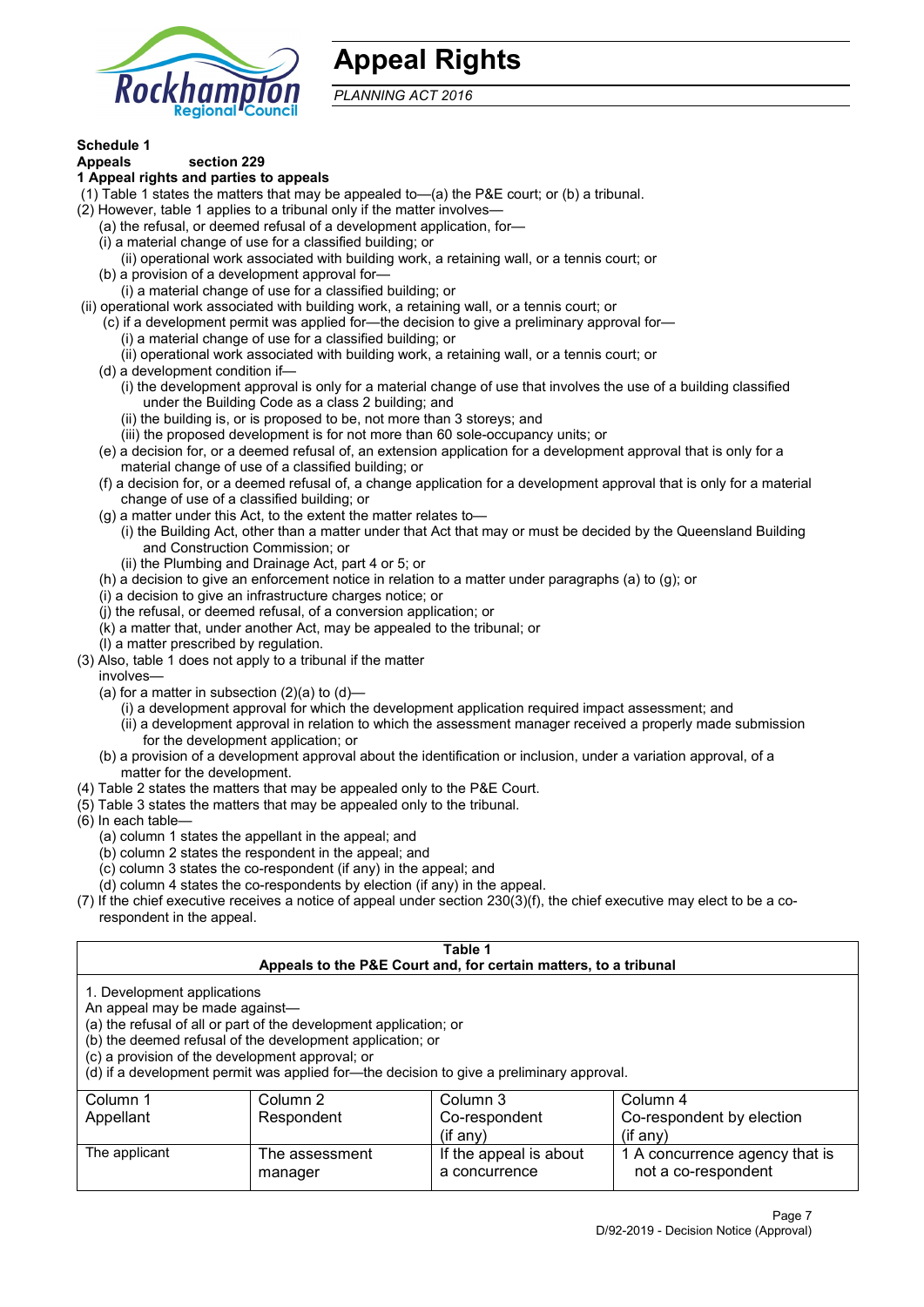| Table 1<br>Appeals to the P&E Court and, for certain matters, to a tribunal                                                                                                                           |                                   |                                                                 |                                                                                                                                                                                                                                                                                                                                                 |  |
|-------------------------------------------------------------------------------------------------------------------------------------------------------------------------------------------------------|-----------------------------------|-----------------------------------------------------------------|-------------------------------------------------------------------------------------------------------------------------------------------------------------------------------------------------------------------------------------------------------------------------------------------------------------------------------------------------|--|
|                                                                                                                                                                                                       |                                   | agency's referral<br>response-the<br>concurrence agency         | 2 If a chosen Assessment<br>manager is the respondent-<br>the prescribed assessment<br>manager<br>3 Any eligible advice agency for<br>the application<br>4 Any eligible submitter for the<br>application                                                                                                                                        |  |
| 2. Change applications<br>An appeal may be made against-<br>(b) a deemed refusal of a change application.                                                                                             |                                   |                                                                 | (a) a responsible entity's decision for a change application, other than a decision made by the P&E court; or                                                                                                                                                                                                                                   |  |
| Column 1<br>Appellant                                                                                                                                                                                 | Column <sub>2</sub><br>Respondent | Column 3<br>Co-respondent<br>(if any)                           | Column 4<br>Co-respondent by election<br>(if any)                                                                                                                                                                                                                                                                                               |  |
| 1 The applicant<br>2 If the responsible<br>entity is the<br>assessment<br>manager-an<br>affected entity that<br>gave a pre-request<br>notice or response<br>notice                                    | The responsible<br>entity         | If an affected entity<br>starts the appeal-the<br>applicant     | 1 A concurrence agency for the<br>development application<br>2 If a chosen assessment<br>manager is the respondent-<br>the prescribed assessment<br>manager<br>3 A private certifier for the<br>development application<br>4 Any eligible advice agency for<br>the change application<br>5 Any eligible submitter for the<br>change application |  |
| 3. Extension applications<br>An appeal may be made against-<br>(a) the assessment manager's decision about an extension application; or<br>(b) a deemed refusal of an extension application.          |                                   |                                                                 |                                                                                                                                                                                                                                                                                                                                                 |  |
| Column 1<br>Appellant                                                                                                                                                                                 | Column <sub>2</sub><br>Respondent | Column 3<br>Co-respondent<br>(if any)                           | Column 4<br>Co-respondent by election<br>(if any)                                                                                                                                                                                                                                                                                               |  |
| 1 The applicant<br>1<br>2<br>For a matter other<br>than a deemed<br>refusal of an<br>extension<br>application - a<br>concurrence<br>agency, other than<br>the chief executive,<br>for the application | The assessment<br>manager         | If a concurrence<br>agency starts the<br>appeal - the applicant | If a chosen assessment<br>manager is the respondent - the<br>prescribed assessment manager                                                                                                                                                                                                                                                      |  |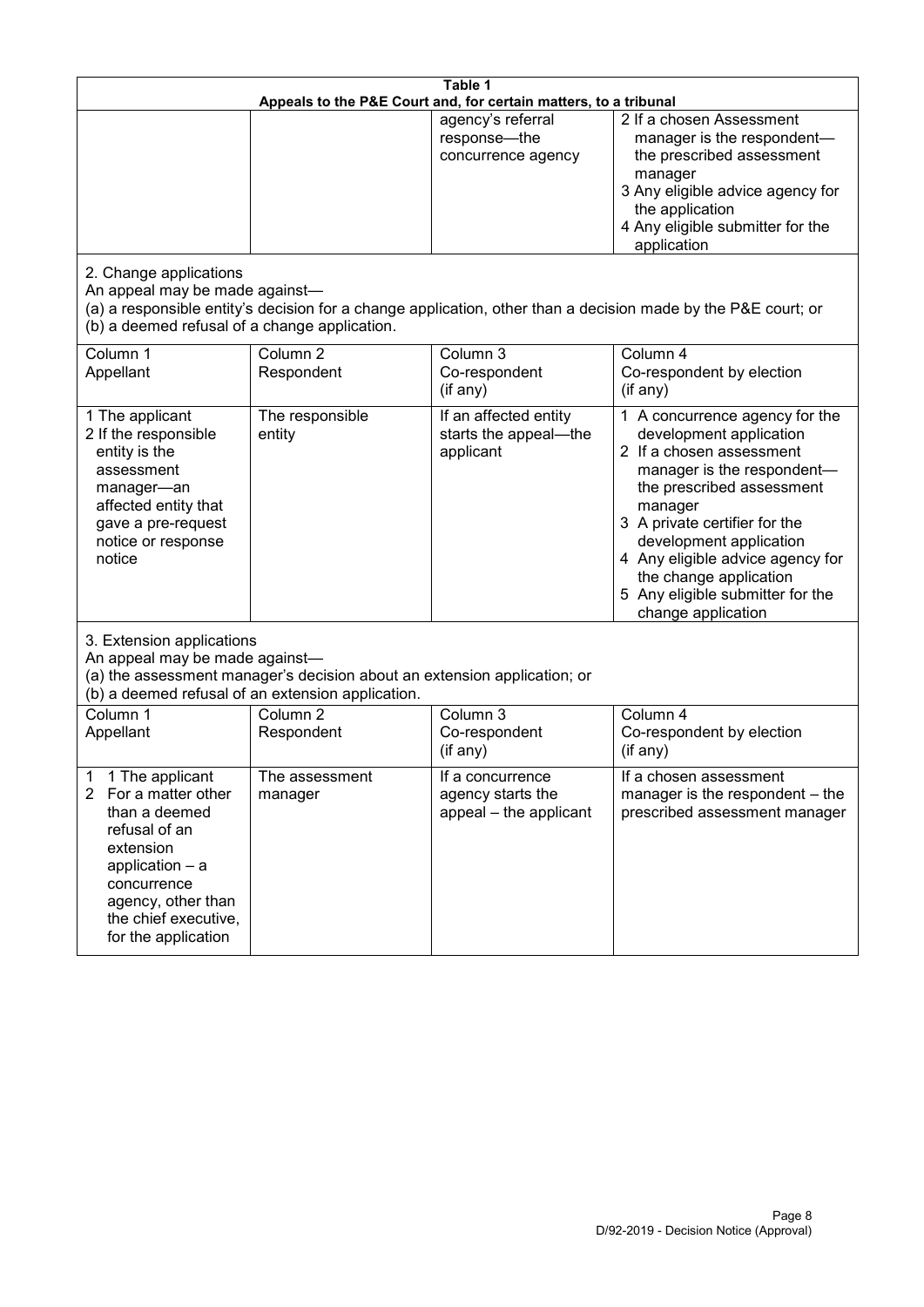#### **Table 1 Appeals to the P&E Court and, for certain matters, to a tribunal**

4. Infrastructure charges notices

- An appeal may be made against an infrastructure charges notice on 1 or more of the following grounds
- a) The notice involved an error relating to
	- (i) The application of the relevant adopted charge; or
- Examples of errors in applying an adopted charge
	- The incorrect application of gross floor area for a non-residential development
	- Applying an incorrect 'use category', under a regulation, to the development
	- (i) The working out of extra demands, for section 120; or
	- (ii) An offset or refund; or
- b) The was no decision about an offset or refund; or
- c) If the infrastructure charges notice states a refund will be given the timing for giving the refund; or
- d) The amount of the charge is so unreasonable that no reasonable relevant local government could have

## imposed the amount.

| Column 1<br>Appellant                                    | Column 2<br>Respondent                                                    | Column 3<br>Co-respondent<br>(if any) | Column 4<br>Co-respondent by election<br>$($ if any $)$ |
|----------------------------------------------------------|---------------------------------------------------------------------------|---------------------------------------|---------------------------------------------------------|
| The person given the<br>Infrastructure charges<br>notice | The local government<br>that gave the<br>infrastructure charges<br>notice |                                       | -                                                       |

5. Conversion applications

An appeal may be made against—

(a) the refusal of a conversion application; or

(b) a deemed refusal of a conversion application.

| Column 1<br>Appellant | Column 2<br>Respondent                                                  | Column 3<br>Co-respondent<br>$($ if any $)$ | Column 4<br>Co-respondent by election<br>$($ if any $)$ |
|-----------------------|-------------------------------------------------------------------------|---------------------------------------------|---------------------------------------------------------|
| The applicant         | The local government<br>to which the conversion<br>application was made |                                             | $\overline{\phantom{0}}$                                |

6. Enforcement notices

An appeal may be made against the decision to give an enforcement notice.

| Column 1                                   | Column 2                     | Column 3      | Column 4                                                                                                                                                                   |
|--------------------------------------------|------------------------------|---------------|----------------------------------------------------------------------------------------------------------------------------------------------------------------------------|
| Appellant                                  | Respondent                   | Co-respondent | Co-respondent by election                                                                                                                                                  |
|                                            |                              | (if any)      | $($ if any $)$                                                                                                                                                             |
| The person given the<br>enforcement notice | The enforcement<br>authority |               | If the enforcement authority is<br>not the local government for<br>the premises in relation to which<br>the offence is alleged to have<br>happened-the local<br>government |

#### **Table 2 Appeals to the P&E Court only**

1. Appeals from tribunal

An appeal may be made against a decision of a tribunal, other than a decision under

section 252, on the ground of—

(a) an error or mistake in law on the part of the tribunal; or

(b) jurisdictional error.

| Column 1<br>Appellant                             | Column 2<br>Respondent                                    | Column 3<br>Co-respondent<br>$($ if any $)$ | Column 4<br>Co-respondent by election<br>$($ if any $)$ |
|---------------------------------------------------|-----------------------------------------------------------|---------------------------------------------|---------------------------------------------------------|
| A party to the<br>proceedings for the<br>decision | The other party to the<br>proceedings for the<br>decision | ٠                                           |                                                         |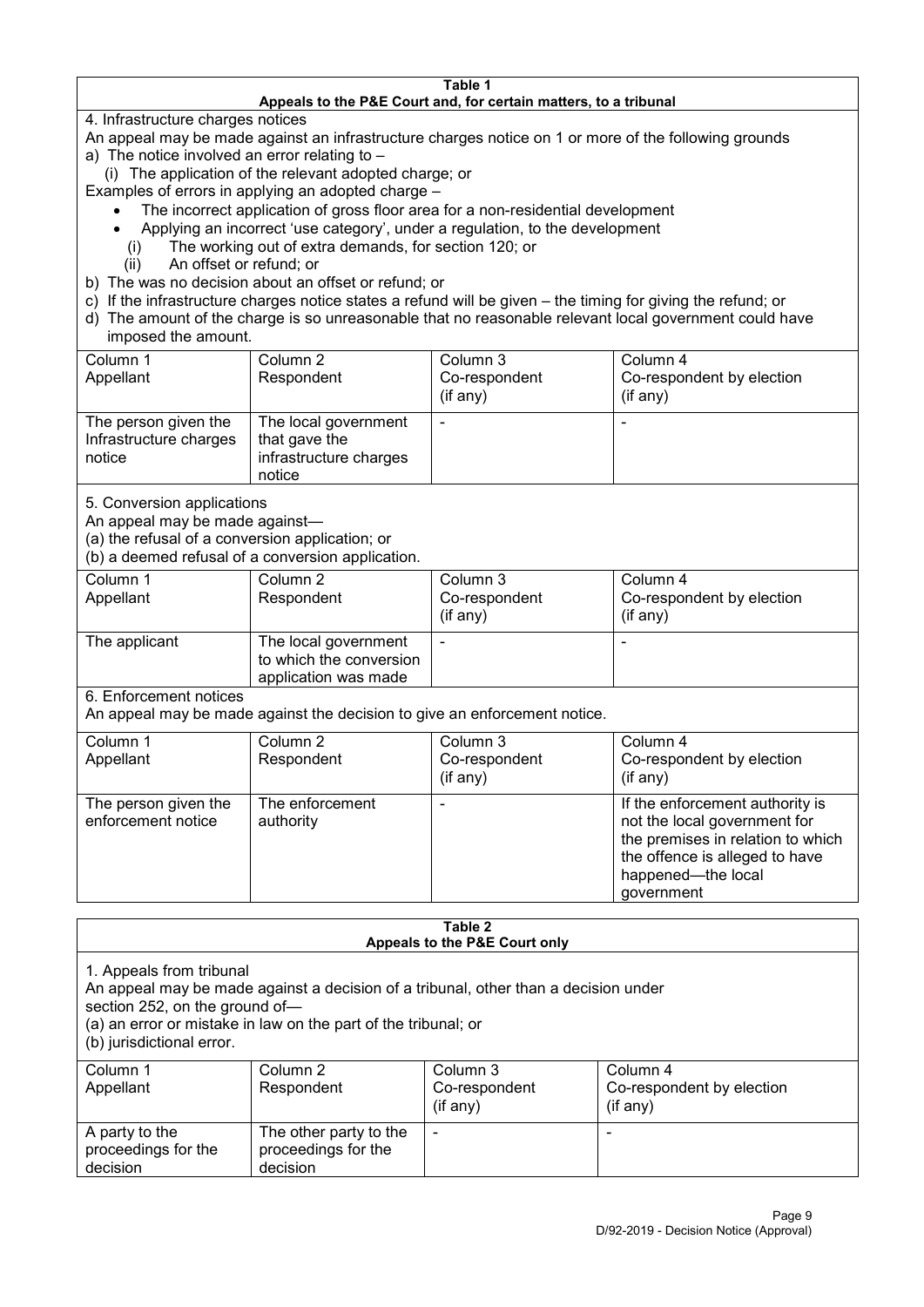#### **Table 2 Appeals to the P&E Court only**

2. Eligible submitter appeals

An appeal may be made against the decision to give a development approval, or an approval for a change application, to the extent that the decision relates to—

(a) any part of the development application for the development approval that required impact assessment; or (b) a variation request.

| Column 1                                                                                                                                                                                                                          | Column 2                                                                                                                   | Column 3                                                                                                                  | Column 4                                             |
|-----------------------------------------------------------------------------------------------------------------------------------------------------------------------------------------------------------------------------------|----------------------------------------------------------------------------------------------------------------------------|---------------------------------------------------------------------------------------------------------------------------|------------------------------------------------------|
| Appellant                                                                                                                                                                                                                         | Respondent                                                                                                                 | Co-respondent                                                                                                             | Co-respondent by election                            |
|                                                                                                                                                                                                                                   |                                                                                                                            | (if any)                                                                                                                  | (if any)                                             |
| 1 For a development<br>application-an<br>eligible submitter for<br>the development<br>application<br>2 For a change<br>application-an<br>eligible submitter for<br>the change<br>application                                      | 1 For a development<br>application-the<br>assessment<br>manager<br>2 For a change<br>application-the<br>responsible entity | 1 The applicant<br>2 If the appeal is<br>about a concurrence<br>agency's referral<br>response---the<br>concurrence agency | Another eligible<br>submitter for the<br>application |
| $\mathsf{A}$ . Figure 1. The contract of the contract of the contract of the contract of the contract of the contract of the contract of the contract of the contract of the contract of the contract of the contract of the cont |                                                                                                                            |                                                                                                                           |                                                      |

3. Eligible submitter and eligible advice agency appeals

An appeal may be made against a provision of a development approval, or failure to

include a provision in the development approval, to the extent the matter relates to—

(a) any part of the development application or the change application, for the development approval, that required impact assessment; or

(b) a variation request.

| Column 1<br>Appellant                                                                                                                                                                                                                                                                         | Column <sub>2</sub><br>Respondent                                                                                          | Column 3<br>Co-respondent                                                                                               | Column 4<br>Co-respondent by election             |
|-----------------------------------------------------------------------------------------------------------------------------------------------------------------------------------------------------------------------------------------------------------------------------------------------|----------------------------------------------------------------------------------------------------------------------------|-------------------------------------------------------------------------------------------------------------------------|---------------------------------------------------|
|                                                                                                                                                                                                                                                                                               |                                                                                                                            | (if any)                                                                                                                | (if any)                                          |
| 1 For a development<br>application-an<br>eligible submitter for<br>the development<br>application<br>2 For a change<br>application-an<br>eligible submitter for<br>the change<br>application<br>3 An eligible advice<br>agency for the<br>development<br>application or<br>change application | 1 For a development<br>application-the<br>assessment<br>manager<br>2 For a change<br>application-the<br>responsible entity | 1 The applicant<br>2 If the appeal is<br>about a concurrence<br>agency's referral<br>response—the<br>concurrence agency | Another eligible submitter for the<br>application |
| 4. Compensation claims<br>An appeal may be made against-<br>(a) a decision under section 32 about a compensation claim; or<br>(b) a decision under section 265 about a claim for compensation; or<br>(c) a deemed refusal of a claim under paragraph (a) or (b).                              |                                                                                                                            |                                                                                                                         |                                                   |
| Column 1<br>Appellant                                                                                                                                                                                                                                                                         | Column 2<br>Respondent                                                                                                     | Column 3<br>Co-respondent<br>(if any)                                                                                   | Column 4<br>Co-respondent by election<br>(if any) |
| A person dissatisfied<br>with the decision                                                                                                                                                                                                                                                    | The local<br>government to which<br>the claim was made                                                                     |                                                                                                                         |                                                   |
| 5. Registered premises                                                                                                                                                                                                                                                                        |                                                                                                                            |                                                                                                                         |                                                   |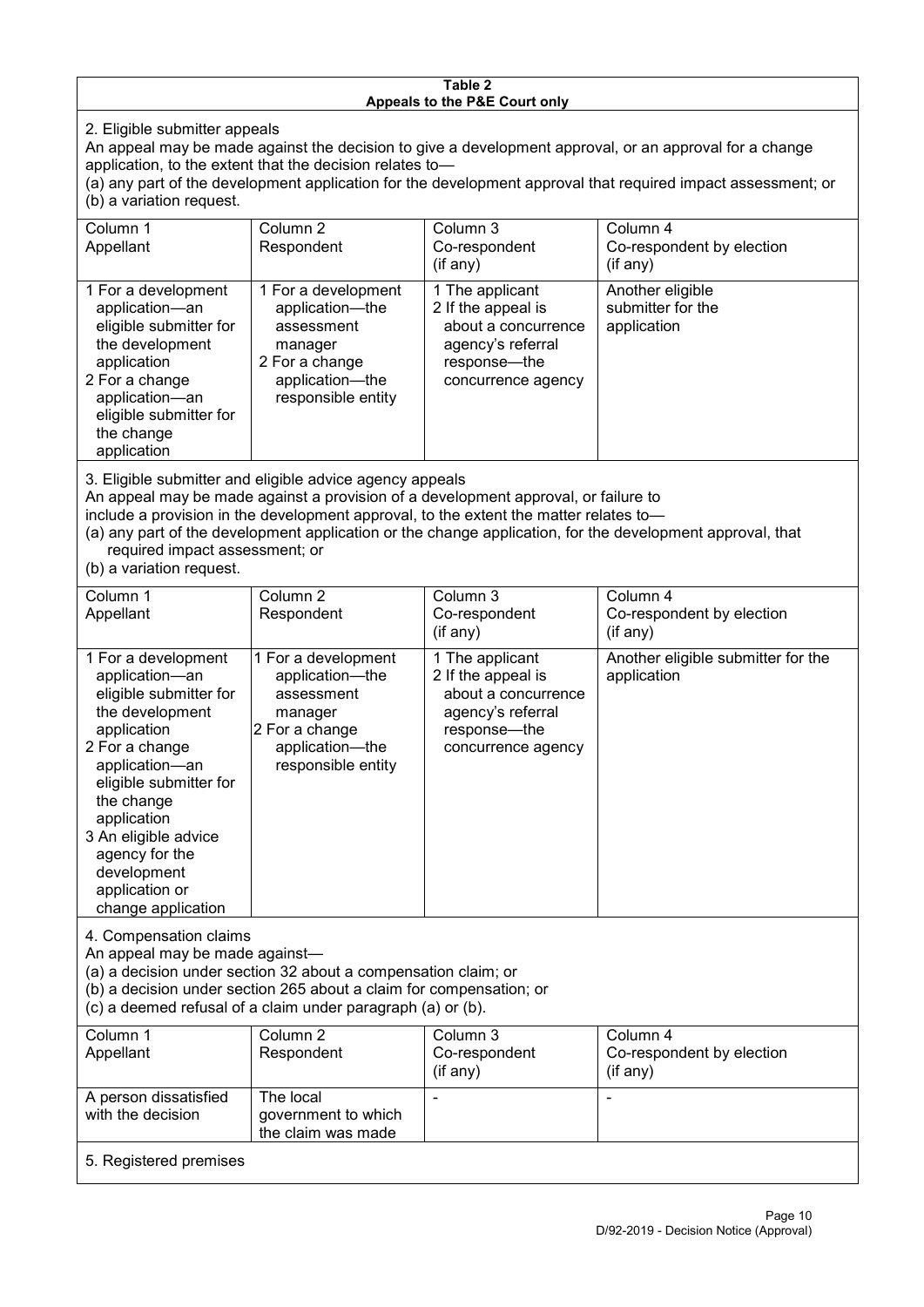| Table 2<br>Appeals to the P&E Court only                                                                                                                                                                                                                                                                             |                                   |                                         |                                                                                                                                                                             |  |
|----------------------------------------------------------------------------------------------------------------------------------------------------------------------------------------------------------------------------------------------------------------------------------------------------------------------|-----------------------------------|-----------------------------------------|-----------------------------------------------------------------------------------------------------------------------------------------------------------------------------|--|
| An appeal may be made against a decision of the Minister under chapter 7, part 4.                                                                                                                                                                                                                                    |                                   |                                         |                                                                                                                                                                             |  |
| Column 1<br>Appellant                                                                                                                                                                                                                                                                                                | Column <sub>2</sub><br>Respondent | Column 3<br>Co-respondent<br>(if any)   | Column 4<br>Co-respondent by election<br>(if any)                                                                                                                           |  |
| 1 A person given a<br>decision notice about<br>the decision<br>2 If the decision is to<br>register premises or<br>renew the<br>registration of<br>premises-an owner<br>or occupier of<br>premises in the<br>affected area for the<br>registered premises<br>who is dissatisfied<br>with the decision                 | The Minister                      |                                         | If an owner or occupier starts the<br>appeal - the owner of the<br>registered premises                                                                                      |  |
| 6. Local laws<br>An appeal may be made against a decision of a local government, or conditions applied,<br>under a local law about-<br>(a) the use of premises, other than a use that is the natural and ordinary consequence of prohibited<br>development; or<br>(b) the erection of a building or other structure. |                                   |                                         |                                                                                                                                                                             |  |
| Column 1<br>Appellant                                                                                                                                                                                                                                                                                                | Column <sub>2</sub><br>Respondent | Column 3<br>Co-respondent<br>(if any)   | Column 4<br>Co-respondent by election<br>(if any)                                                                                                                           |  |
| A person who-<br>(a) applied for the<br>decision; and<br>(b) is dissatisfied with<br>the decision or<br>conditions.                                                                                                                                                                                                  | The local government              |                                         | ٠                                                                                                                                                                           |  |
|                                                                                                                                                                                                                                                                                                                      |                                   | Table 3<br>Appeals to the tribunal only |                                                                                                                                                                             |  |
| 1. Building advisory agency appeals<br>An appeal may be made against giving a development approval for building work to the extent the building<br>work required code assessment against the building assessment provisions.                                                                                         |                                   |                                         |                                                                                                                                                                             |  |
| Column 1<br>Appellant                                                                                                                                                                                                                                                                                                | Column <sub>2</sub><br>Respondent | Column 3<br>Co-respondent<br>(if any)   | Column 4<br>Co-respondent by election<br>(if any)                                                                                                                           |  |
| A building advisory<br>agency for the<br>development application<br>related to the approval                                                                                                                                                                                                                          | The assessment<br>manager         | The applicant                           | 1 A concurrence agency for the<br>development application<br>related to the approval<br>2 A private certifier for the<br>development application<br>related to the approval |  |
| 3. Certain decisions under the Building Act and the Plumbing and Drainage Act<br>An appeal may be made against a decision under-<br>(a) the Building Act, other than a decision made by the Queensland Building and Construction Commission; or<br>(b) the Plumbing and Drainage Act, part 4 or 5.                   |                                   |                                         |                                                                                                                                                                             |  |
| Column 1<br>Appellant                                                                                                                                                                                                                                                                                                | Column <sub>2</sub><br>Respondent | Column 3<br>Co-respondent<br>(if any)   | Column 4<br>Co-respondent by election<br>(if any)                                                                                                                           |  |